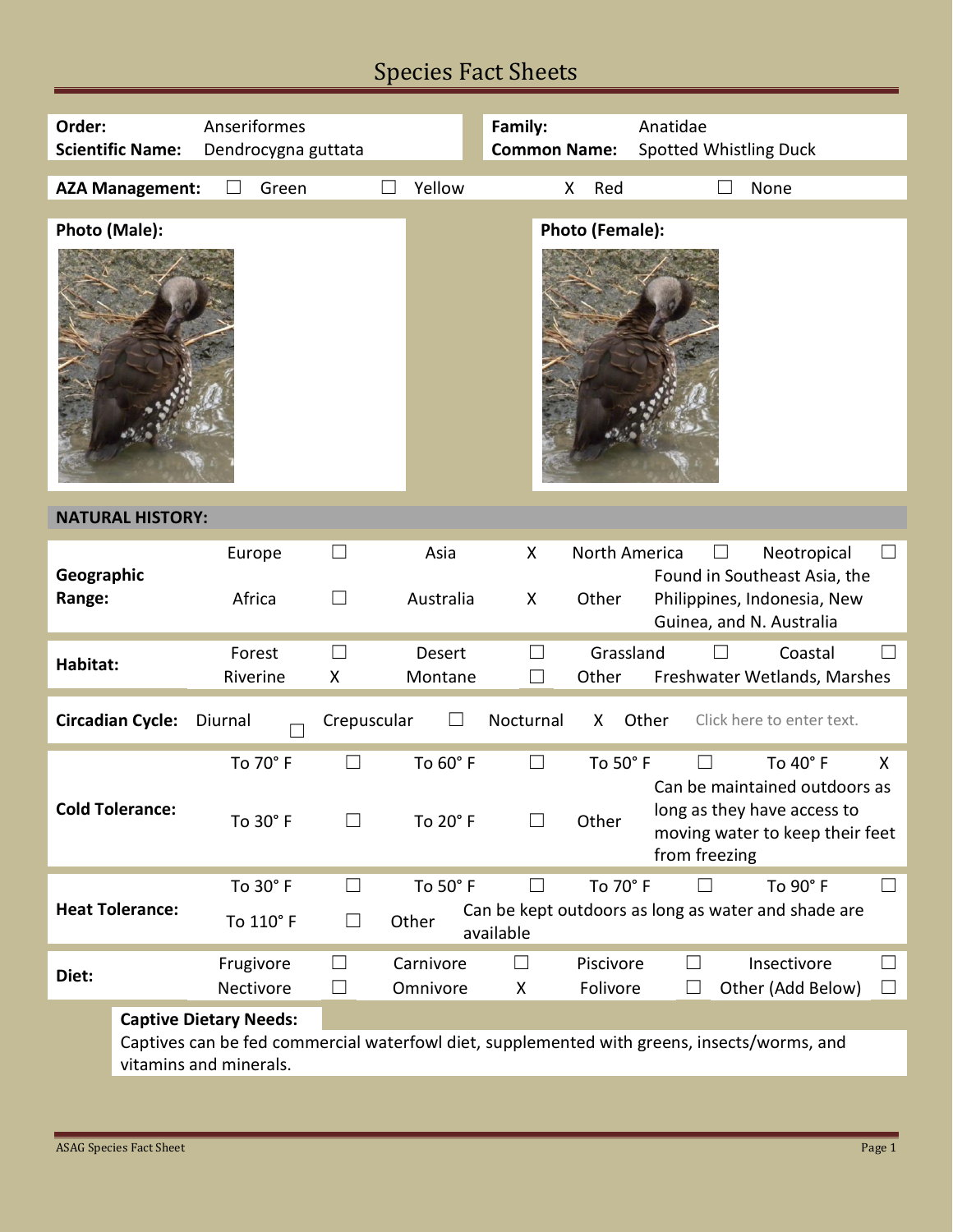## Species Fact Sheets

| Life Expectancy in the Wild:                                                                                                                                                                                                                                       | Males:                          | Unknown          | Females:<br>Unknown                                                                                                                                                                                                                                                                                                                                                                            |  |  |
|--------------------------------------------------------------------------------------------------------------------------------------------------------------------------------------------------------------------------------------------------------------------|---------------------------------|------------------|------------------------------------------------------------------------------------------------------------------------------------------------------------------------------------------------------------------------------------------------------------------------------------------------------------------------------------------------------------------------------------------------|--|--|
| <b>Life Expectancy in Captivity:</b>                                                                                                                                                                                                                               | Males:                          | 15 Years         | Females:<br>15 Years                                                                                                                                                                                                                                                                                                                                                                           |  |  |
|                                                                                                                                                                                                                                                                    |                                 |                  |                                                                                                                                                                                                                                                                                                                                                                                                |  |  |
| <b>BREEDING INFORMATION:</b>                                                                                                                                                                                                                                       |                                 |                  |                                                                                                                                                                                                                                                                                                                                                                                                |  |  |
| <b>Age at Sexual Maturity:</b>                                                                                                                                                                                                                                     | Males:                          | 2 Years          | Females:<br>2 Years                                                                                                                                                                                                                                                                                                                                                                            |  |  |
| <b>Courtship Displays:</b>                                                                                                                                                                                                                                         |                                 |                  | Spotted whistling ducks form strong pairs bonds, strengthened by<br>allopreening. Pairs communicate with repeated, low whistling sounds.                                                                                                                                                                                                                                                       |  |  |
| <b>Nest Site Description:</b>                                                                                                                                                                                                                                      | Tree cavities, often near water |                  |                                                                                                                                                                                                                                                                                                                                                                                                |  |  |
| <b>Clutch Size, Egg Description:</b>                                                                                                                                                                                                                               |                                 |                  | An average of 10 (but up to 16) round white eggs                                                                                                                                                                                                                                                                                                                                               |  |  |
| <b>Incubation Period:</b><br>28-31 Days                                                                                                                                                                                                                            |                                 |                  | <b>Fledgling Period:</b><br>8 Weeks                                                                                                                                                                                                                                                                                                                                                            |  |  |
| <b>Parental Care:</b>                                                                                                                                                                                                                                              |                                 |                  | Both parents incubate the eggs and will protect the nest from potential predators.                                                                                                                                                                                                                                                                                                             |  |  |
| <b>Chick Development:</b><br>Ducklings are born with sharp nails and stiff tails, which allow them to quickly exit the<br>nest cavity. They grow quickly and are fully feathered at seven weeks, with adult<br>coloration achieved by the end of their first year. |                                 |                  |                                                                                                                                                                                                                                                                                                                                                                                                |  |  |
| <b>CAPTIVE HABITAT INFORMATION:</b>                                                                                                                                                                                                                                |                                 |                  |                                                                                                                                                                                                                                                                                                                                                                                                |  |  |
| <b>Social Structure in the Wild:</b><br>Large flocks, sometimes mixed with other duck species                                                                                                                                                                      |                                 |                  |                                                                                                                                                                                                                                                                                                                                                                                                |  |  |
| <b>Social Structure in Captivity:</b><br>Pair, Flocks (Single or Mixed Species)                                                                                                                                                                                    |                                 |                  |                                                                                                                                                                                                                                                                                                                                                                                                |  |  |
| <b>Minimum Group Size:</b><br>Pair                                                                                                                                                                                                                                 |                                 |                  | <b>Maximum Group Size:</b><br>Click here to enter text.                                                                                                                                                                                                                                                                                                                                        |  |  |
| Compatible in<br>Yes<br><b>Mixed Species Exhibits:</b>                                                                                                                                                                                                             |                                 | <b>Comments:</b> | Often kept in mixed-species aviaries with other<br>waterfowl, but have the potential to be aggressive<br>towards other duck species, especially other<br>whistling ducks.                                                                                                                                                                                                                      |  |  |
| <b>Optimal Habitat Size:</b>                                                                                                                                                                                                                                       | 100 Square Feet/Pair            |                  |                                                                                                                                                                                                                                                                                                                                                                                                |  |  |
| <b>Management Challenges:</b>                                                                                                                                                                                                                                      |                                 |                  | Spotted whistling ducks are sometimes aggressive towards other duck species,<br>especially other whistling ducks, though they can be maintained together in<br>enclosures of appropriate size. The whistling ducks are more arboreal than<br>many other duck species and will often nest in tree cavities; they would be<br>better suited for enclosures where they are not flight-restricted. |  |  |
| <b>ADDITIONAL COMMENTS:</b>                                                                                                                                                                                                                                        |                                 |                  |                                                                                                                                                                                                                                                                                                                                                                                                |  |  |

The spotted whistling duck is predominately brown with a pale grey throat and a whitish belly; the upperparts are darker than the underparts, with light red-brown edging to the feathers. The common name is in reference to the small white spots on the neck, breast, and flanks. The beak, legs, and feet are dark grey with a pinkish tint. Juveniles tend to be darker than adults. A small dark crest can be partially raised when the duck